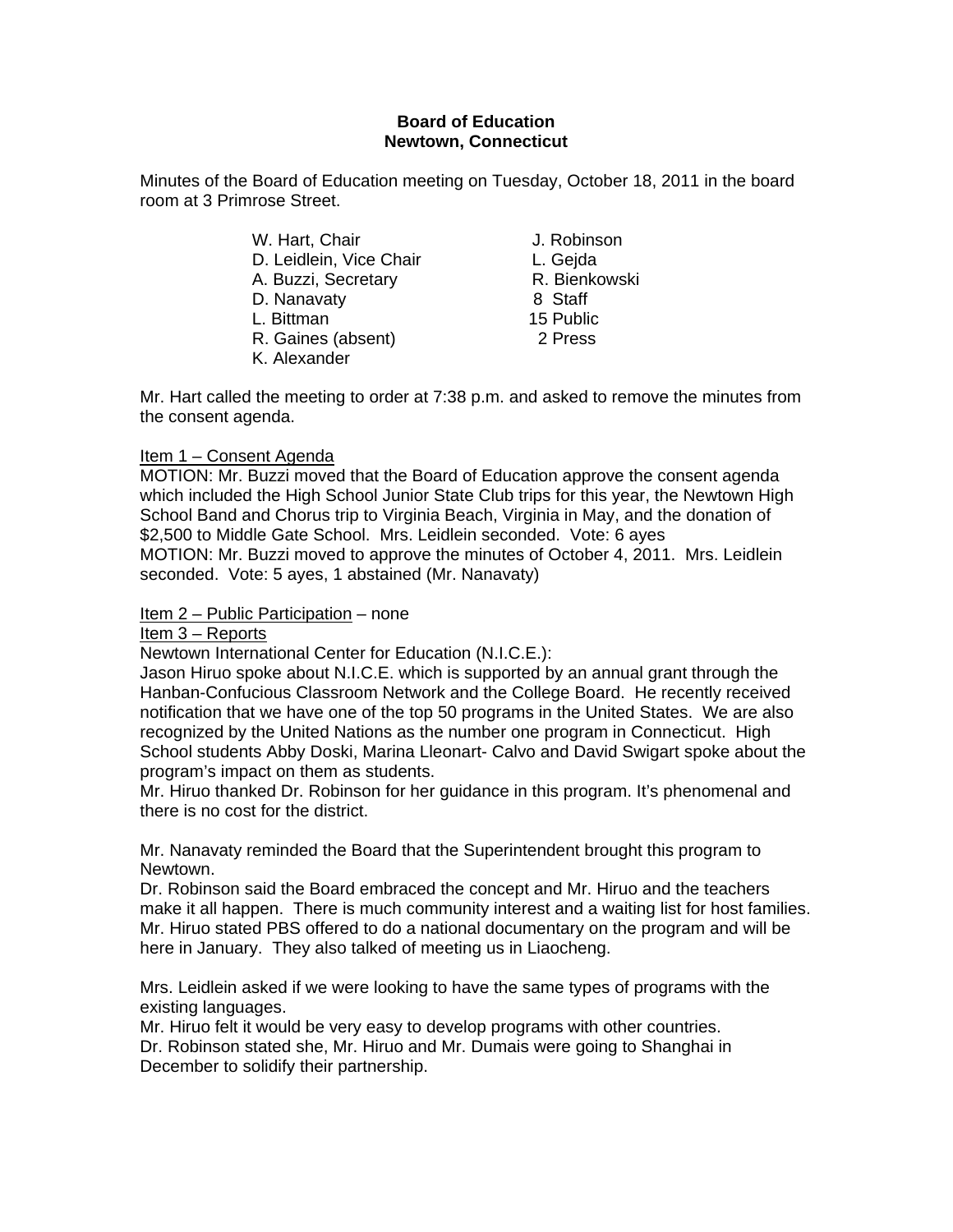Board of Education **-2-** Figure 2. **Details 18, 2011** 

Correspondence:

Mr. Buzzi said the Board received correspondence from Maggie Conway, Karen Pierce, and Kathy Huffman.

Chair Report:

Mr. Hart attended a PTA President's meeting and sent a response to the correspondence from John Kortze. He was attending a CABE conference Wednesday.

Superintendent's Report:

Dr. Robinson had been asked to research the cost of having a .32 rotation teacher at Reed which would be for periods one and six where we now have Asian music. World language is a shortage area with fewer candidates available.

Dr. Gejda said we have attempted to have an afterschool program at Reed for the students who returned from the magnet school for sixth grader but the schedules don't allow it.

Dr. Robinson stated that the effect of fewer hours of EA support varies by school depending on how the principal and staff prioritized the hours. For some it's harder to have coverage for lunch and duties, some have less remedial support and some have less help with back up activities such as preparing materials for class.

Dr. Robinson mentioned Dr. Jeffrey Fagan who is a 1996 Newtown High School graduate who received the Presidential Early Career Award for Scientists and Engineers on October 14 in Washington, D.C. This is the highest honor from the U.S. government for science and engineering professionals in the early stages of their independent research careers.

The middle school roof ribbon cutting was held on Monday. The last pieces to close out project should be finished by the end of this week. It has been a very positive experience.

Mrs. Leidlein said regarding the language teacher, we put money aside for unemployment for EAs in the amount of \$71,000 so there is some money available. She wants to know the original hours for each EA position and wants more detailed input from the schools.

Mr. Nanavaty said these were the results of the reductions by the Board of Finance and Legislative Council.

Mrs. Leidlein stated some of the blame sits here. When we deliberated the budget and eliminate the high school assistant principal she asked to use that money for the EAs.

Mr. Nanavaty was trying to make clear that during any budget reductions there will be some pain. Dr. Robinson asked the high school principal where reductions would be made. We were able to provide jobs for EAs who were laid off.

Mrs. Bittman said we made that choice comparing us to other towns in our DRG. It was not a decision made to hurt a group.

Mrs. Leidlein said the EAs were originally in our budget but the science teacher wasn't. If we were overextended in the EA department, then why were they there?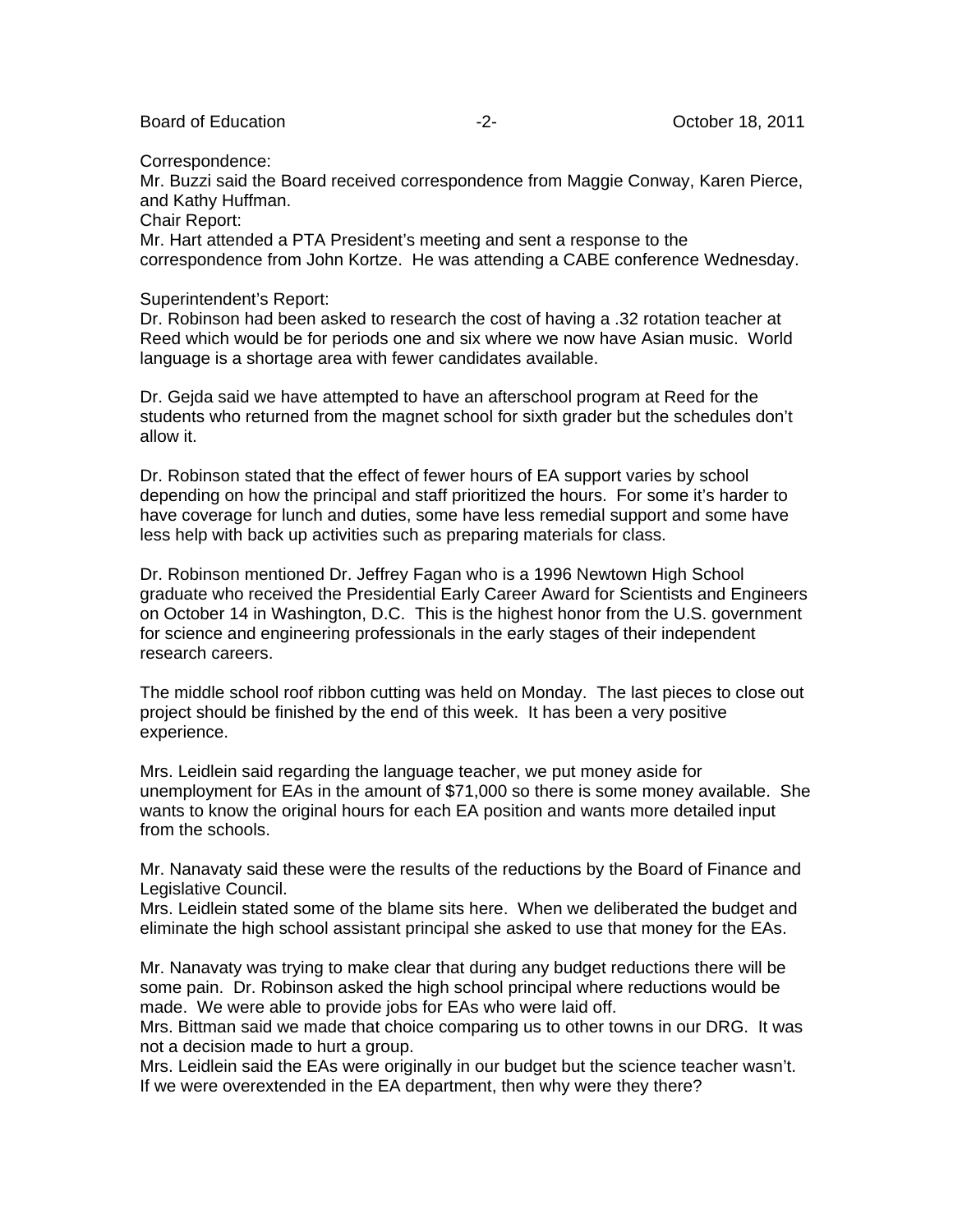Board of Education **-3**- All the second of Education **-3-** All the second of Education **-3**-

Dr. Robinson stated that unbeknownst to us and the Bureau Chief of Special Education it was our turn for a parent survey for satisfaction regarding special education. We weren't aware we were being surveyed but it is valuable to read the comments.

Mr. Nanavaty said we need improvement in parent training and support and we also didn't supply translators.

Dr. Robinson stated that we need to revitalize our effort to get parents involved in training.

Mrs. Leidlein was concerned with #6 and #8 which addresses meeting educational needs and having staff appropriately trained. That may come back to accountability by staff to meet the child's education plan. She asked if she and Dr. Regan came up with an action plan to make sure we address the areas parents feel they aren't part of the education process and that their child's needs aren't being met.

### Common Core of State Standards:

Dr. Gejda spoke about the common core of state standards which were adopted in July 2010 as part of the state application of Race to the Top funding. The standards are in English/Language Arts, mathematics and literacy in history/social studies, science and technical subjects. There has been major work being carried on in the areas of curriculum and assessment.

In the summer of 2010 content specialists compared Newtown curriculum against the state and developed plans. We adopted the national writing standards as the basis for our student writing work on district PLC days. Math and literacy groups worked on drafts that were not released until during the school year.

During the summer of 2011 teachers attended workshops on the new standards and are using the transition document to guide our work. Grade level teachers in grades K-4 are meeting with math coaches to familiarize themselves with the changes they need to make in their curriculum this year. Literacy teams are reviewing book lists, reading comprehension is focusing on higher order questions on text-based responses that require students to give facts but also to infer from the reading they are doing.

Students are still accountable to the CMTs. The State assessment will remain the same for now. Our challenge is to provide the classroom instructional material needs and to have adequate time at the kindergarten level for material coverage.

Dr. Robinson said this is the first time the state has adopted the national common core of standards. Right now we have flexibility of incorporating what we need for our students.

Mrs. Leidlein asked if the new assessment in the spring of 2015 was a replacement. Dr. Gejda stated it replaces the CMT and CAPT.

Mrs. Leidlein asked if we could expect to see a modified math, reading and writing curriculum.

Dr. Gejda said we are currently working on them.

Mrs. Leidlein asked to see the current curriculum when the revised are brought to the Board.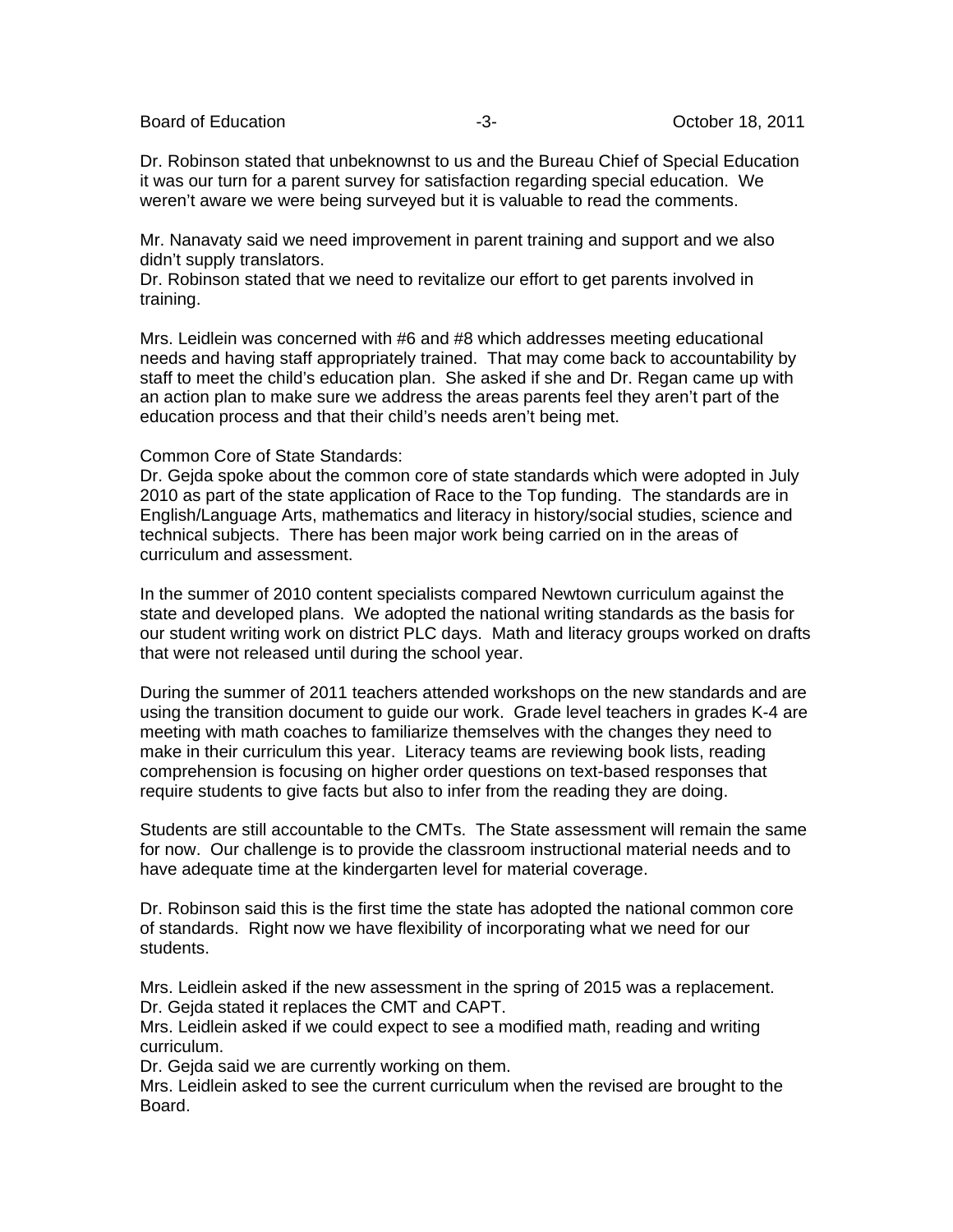Board of Education  $\overline{a}$  -4-  $\overline{a}$  October 18, 2011

MOTION: Mr. Nanavaty moved to approve the financial report for the month ending September 30, 2011. Mr. Buzzi seconded.

Mr. Bienkowski said we spent \$7.8M over the previous month. We have an increase in the deficit for special education now having 25 students. We budgeted for 23. Next month we show projected expenditures.

Mrs. Leidlein asked to have the revised end of the year financial report from 2009-10 in the normally presented form.

Mr. Bienkowski said the reporting done is in compliance with GAP (Generally Accepted Accounting Principals) requirements. The total is on the Town audit and EDOO1. Vote: 6 ayes

Mr. Hart mentioned the October 1 enrollment numbers. The total number of students is what Chung reported. He wondered if he should do another report. His total is correct but the other predictions are off.

Mr. Nanavaty felt the concern would be how accurate is three years out.

#### Item 4 – Old Business

#### Transfer Policy:

Mr. Buzzi went over the policy revisions. He took out the amount for the transfers and changed it to any amount for the transfers between any object code will be brought to the Board. Following this procedure we will have a motion to transfer between object codes. All tranfers for emergencies or between object codes go before the Board. If the Board can't meet to approve the transfer, the Superintendent has the authority to make the transfer.

Mrs. Leidlein believes transfers between object codes satisfies his concern. Within object codes are allowable. For management reporting she suggested putting a threshold within object codes above which we would need Board approval. Mr. Buzzi said we don't need to get involved in detail management. That's not the responsibility of the Board.

Mrs. Leidlein feels it's the responsibility of the Board to be the stewards of the taxpayers' money.

Mr. Buzzi said we approve a detailed budget and don't need a lengthy debate on detail decisions the Superintendent should make. Mr. Hart agreed.

Mr. Nanavaty said if there are changes within object codes you will see that in the monthly financial reports. We are proper stewards of the taxpayers' money. Mrs. Leidlein suggested that Joe Centifanti look over the policy. Mr. Hart said he's an auditor, not a lawyer. We spoke to Tom Mooney about it.

MOTION: Mrs. Leidlein moved to revise this version of the policy to omit #1 which addresses detail accounts within an object summary category and keep #2 regarding funds to cover any emergency expenses that might come up. Mr. Alexander seconded. She thinks it's important to understand where money is being moved around as suggested by an accountant who is involved in the audit process that we have a limit. The \$50,000 for emergency conditions meets the criteria.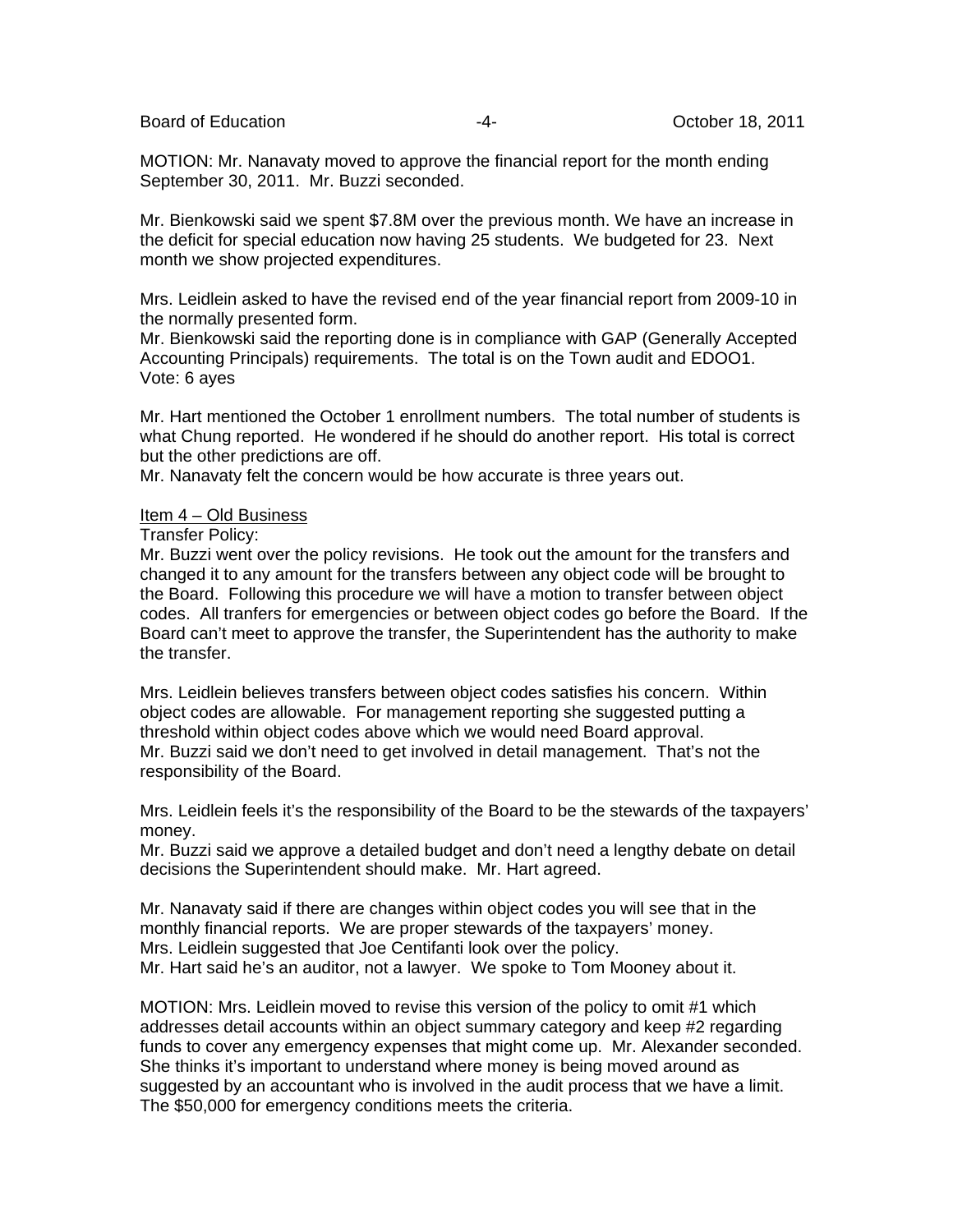Board of Education **-5-** All the second of Education **-5-** All the Second of Education **-5**-

Mr. Buzzi feels no professional would agree with this motion because it would require every change be approved by this Board. Every district in the state allows the Superintendent or Director of Business to have the authority to transfer between object codes. We created a good balance with this policy.

Mrs. Leidlein said the auditor recommended Board approval over certain threshold amounts.

Mr. Nanavaty stated by this change if an IEP was held and it was determined that the student needed special services that would mean the student would have to be without those services before the Board could meet. This would not let the Superintendent allow this to happen.

Mrs. Leidlein said a threshold would take care of that with the Superintendent transferring under that threshold.

Mr. Nanavaty asked what would happen if the cost for the students was \$100,000? It's better for the Superintendent to make that decision immediately and then bring it to the Board.

Mr. Hart referred to the CABE model policy which doesn't include that. Vote: 2 ayes, 4 nays (Mr. Hart, Mr. Buzzi, Mr. Nanavaty, Mrs. Leidlein) The motion failed.

### Item 5 – New Business

Student Representative to the Board:

Dr. Robinson asked the Board to consider a student representative on the Board. We have been approached by a student who is extremely interested and has an excellent background. She supports the concept.

Mr. Nanavaty said five years ago this was proposed to the Board. We felt there should be a policy in place. He suggested checking the CABE policy.

Mrs. Leidlein is also interested in the selection of the student. Are we opening this up to all high school students?

Mr. Nanavaty feels there would be a recommendation from the student government at the high school.

Mr. Hart would like to know the selection process. The role must be well understood.

Board Goals for 2011-2012:

Mrs. Leidlein felt with three or four new members on the Board we should wait to decide on the goals.

Mrs. Bittman said we are the ones with the most experience so these could be a good guidepost. They could be changed later. She suggested an additional item under #1 would be improving the special education program.

Mr. Hart felt with 20 years of Board experience this Board should decide.

Mr. Nanavaty thought the full day kindergarten should be discussed with the Facilities Ad Hoc Committee.

The goals would be discussed at the next meeting.

Mrs. Leidlein asked if parents were notified of what to do if there were issues with transportation. Dr. Robinson said the principals said that was done in the beginning of the year but it was not a problem to do it again.